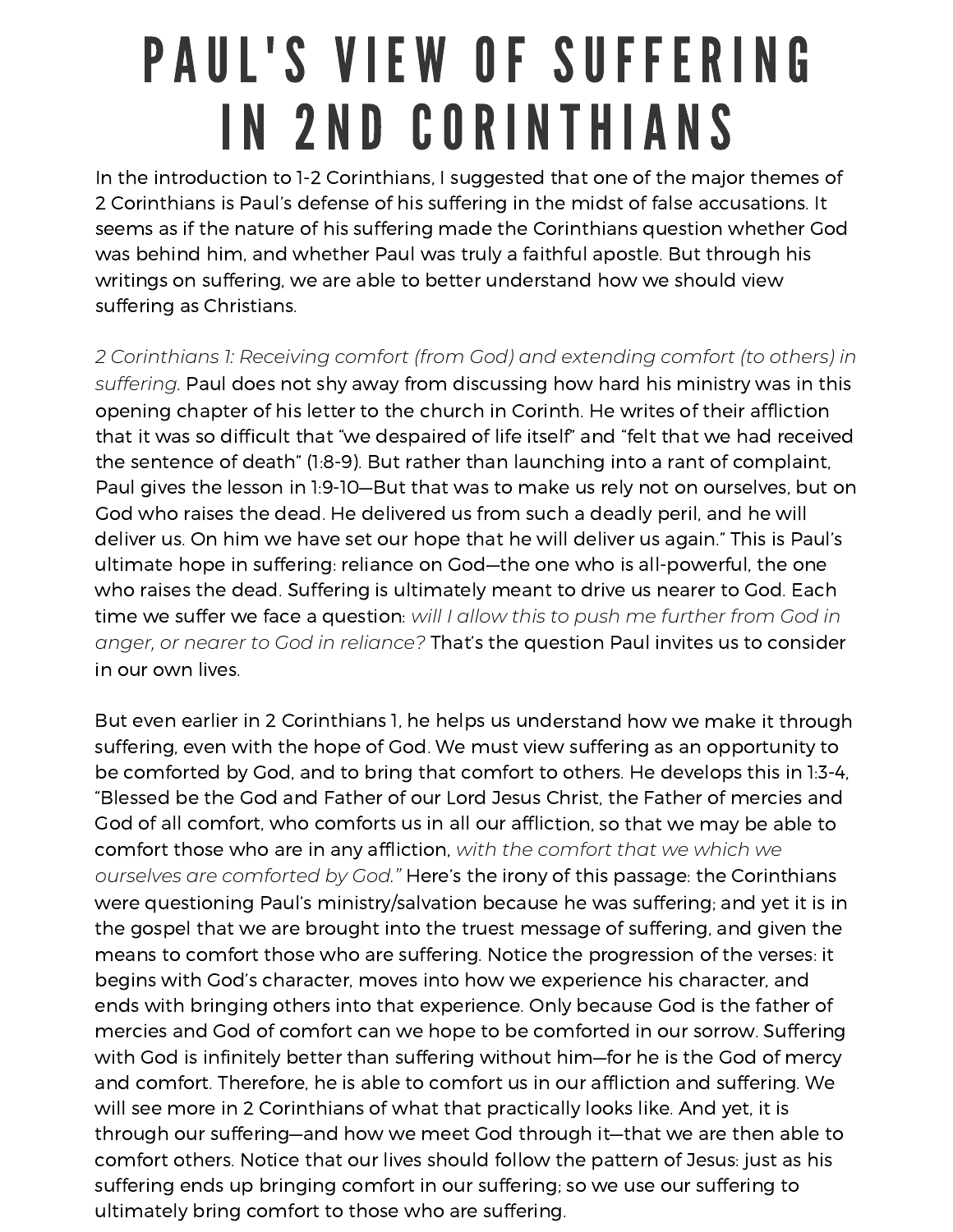How? By showing them who God is. This is what we are called to.

There was <sup>a</sup> time in high school where someone in our friend group was unexpectedly killed in <sup>a</sup> car accident. I remember feelings of shock, confusion, and not knowing how to be <sup>a</sup> spiritual leader during such <sup>a</sup> time. But I remember coming to this verse and realizing: I was being called to minister to others with the same gospel and comfort in God that had brought comfort in me. I pray that we would all grow in this: that the gospel meets us in our suffering in such <sup>a</sup> way that we are able then to be a witness to others. This is the heart of Paul.

*2 Corinthians 4: Don't lose heart, your suffering is not eternal.* Something inherent in the nature of suffering—whether physical, emotional, or spiritual—is that it feels heavy, burdensome, and inescapable. In those moments, we need the words of verses 16-18. "So we do not lose heart. Though our outer self is wasting away, our inner self is being renewed day by day. For this light momentary affliction is preparing us for an eternal weight of glory beyond all comparison, as we look not to the things that are seen but to the things that are unseen. For the things that are seen are transient, but the things that are unseen are eternal." How does God comfort us in our suffering (2 Cor. 1:3-4)? One answer is by helping remind us of what is coming for those of us who are in Christ. What is coming is an eternity of suffering-less pleasure in knowing and experiencing God. Truths like this help remind us: this present suffering (as terrible as it may be) cannot hold <sup>a</sup> candle to the joy that is coming. In other words: eternity with Jesus is worth infinitely more than even <sup>a</sup> pain-free life on this earth. The principle is true in terms of time (verse 18—this experience will be eternal), but it is also true in terms of magnitude (verse 17—this eternal glory is weighty beyond all comprehension, far beyond our current suffering). If you are in the need of encouragement in the midst of suffering personal pain, familial loss, difficult relationships, or even <sup>a</sup> season that doesn't make sense—meditate on this vision and its fuller expansion in texts like Isaiah 25 and Revelation 21-22. There you will find your heart moved and lifted high in anticipation of your future with God in eternity—not only that suffering will not be present (praise God!) but that God will be there and all will be made right.

*2 Corinthians 12: God's grace in the midst of suffering.* It's hard to imagine <sup>a</sup> more difficult and concentrated season of suffering that Paul's description in 2 Corinthians 11:21-29. I encourage you to read it and ponder the weight of it. He then describes this situation further in 2 Corinthians 12. He explains that God gave him <sup>a</sup> thorn in the flesh to keep him humble (12:7-8). We don't know what it was, but for our purposes, it matters that it was another form of suffering. But then Paul gives the lesson from God beginning in verse 9. "But he said to me, 'My grace is sufficient for you, for my power is made perfect in weakness.' Therefore I will boast all the more gladly of my weaknesses, so that the power of Christ may rest upon me. For the sake of Christ, then, I am content with weaknesses, insults, hardships, persecutions, and calamities.